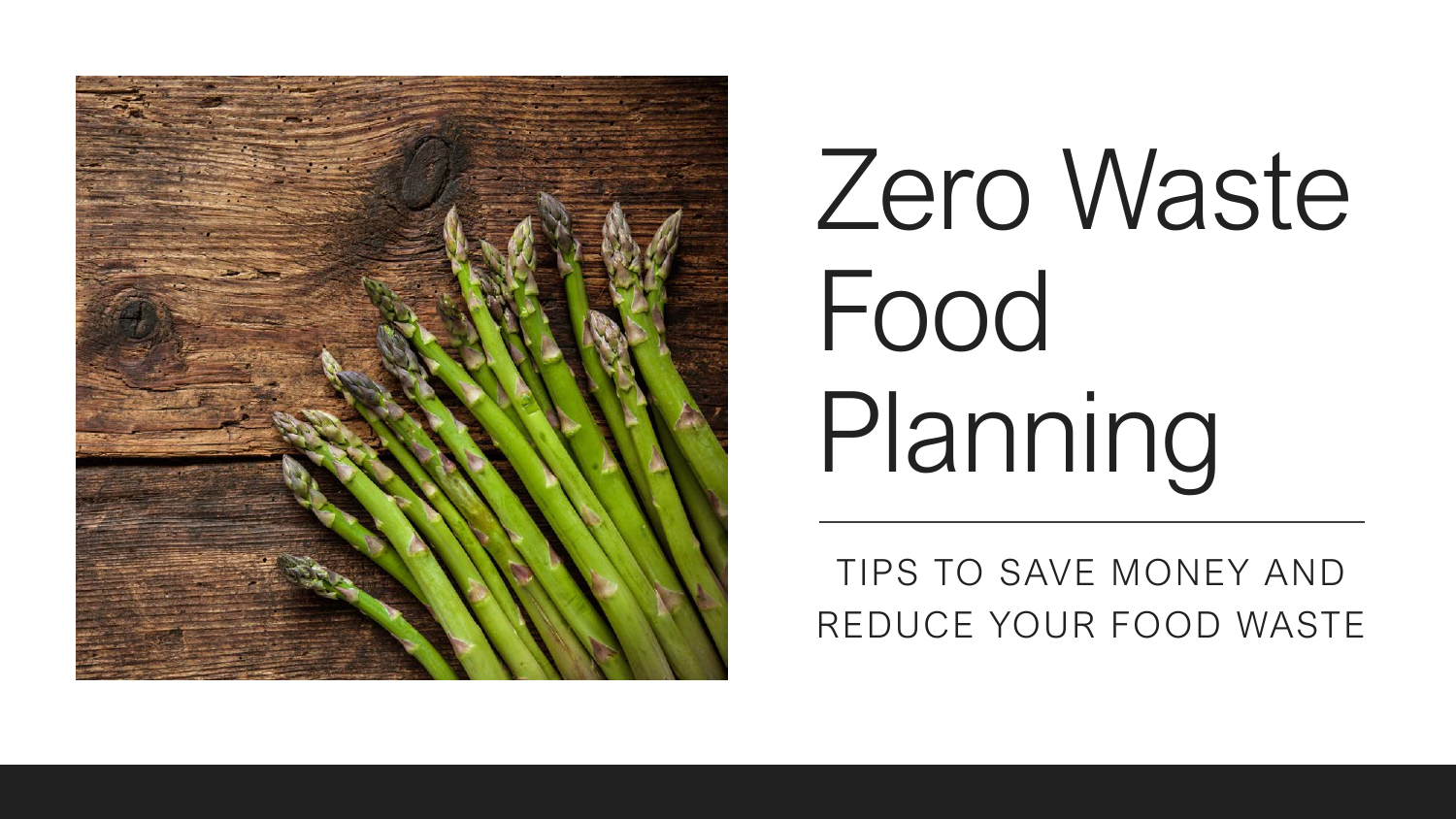## Some statistics and facts



80 billion pounds of food is thrown away in US each year

Equates to \$1,600 lost per year for a family of 4

Largest category of food waste is dairy, followed by fruits and vegetables

Confusion over date labels accounts for 20% of food waste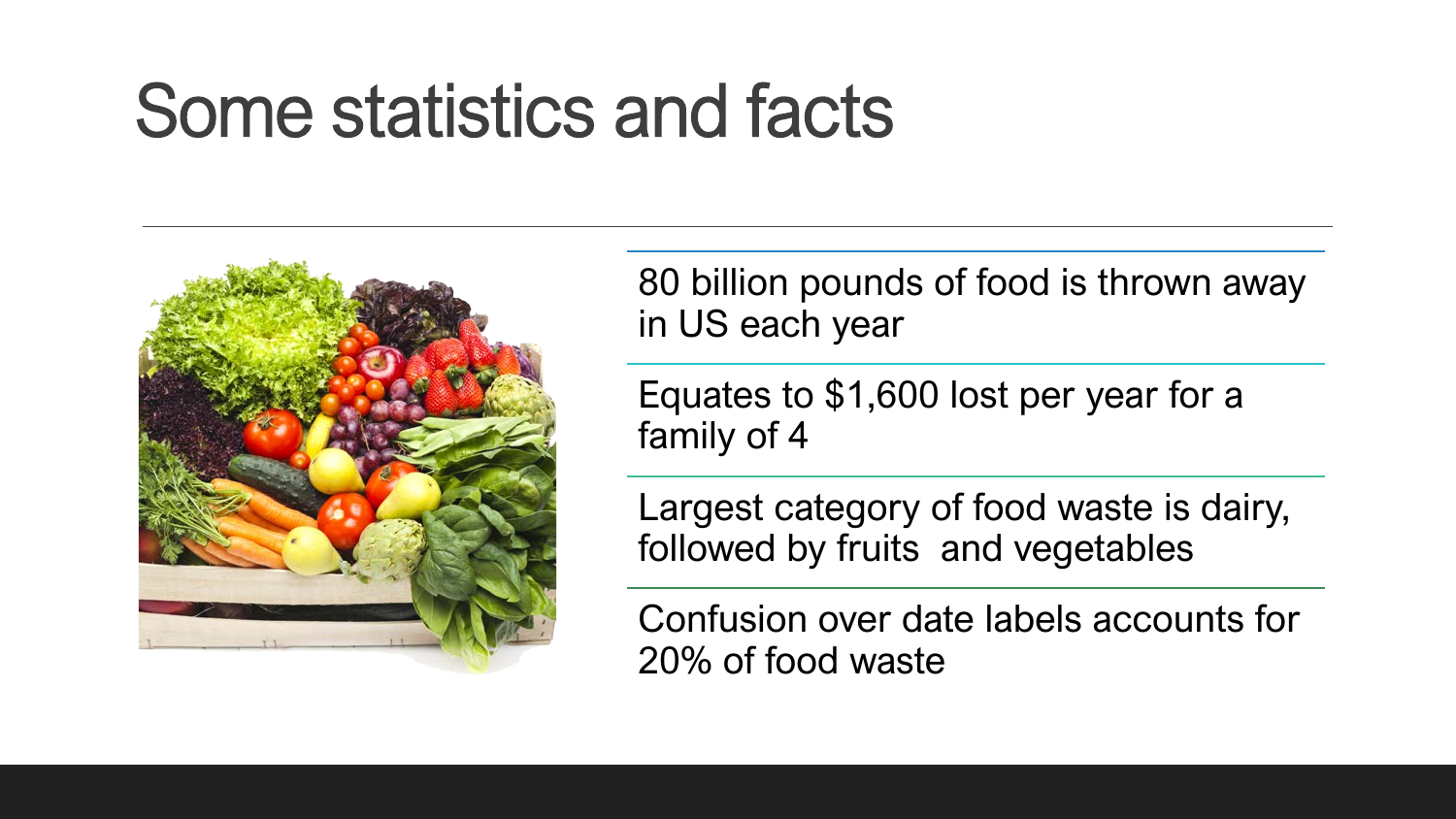A Piece of the Pie: Food Waste Generation by **Supply Chain** Stage

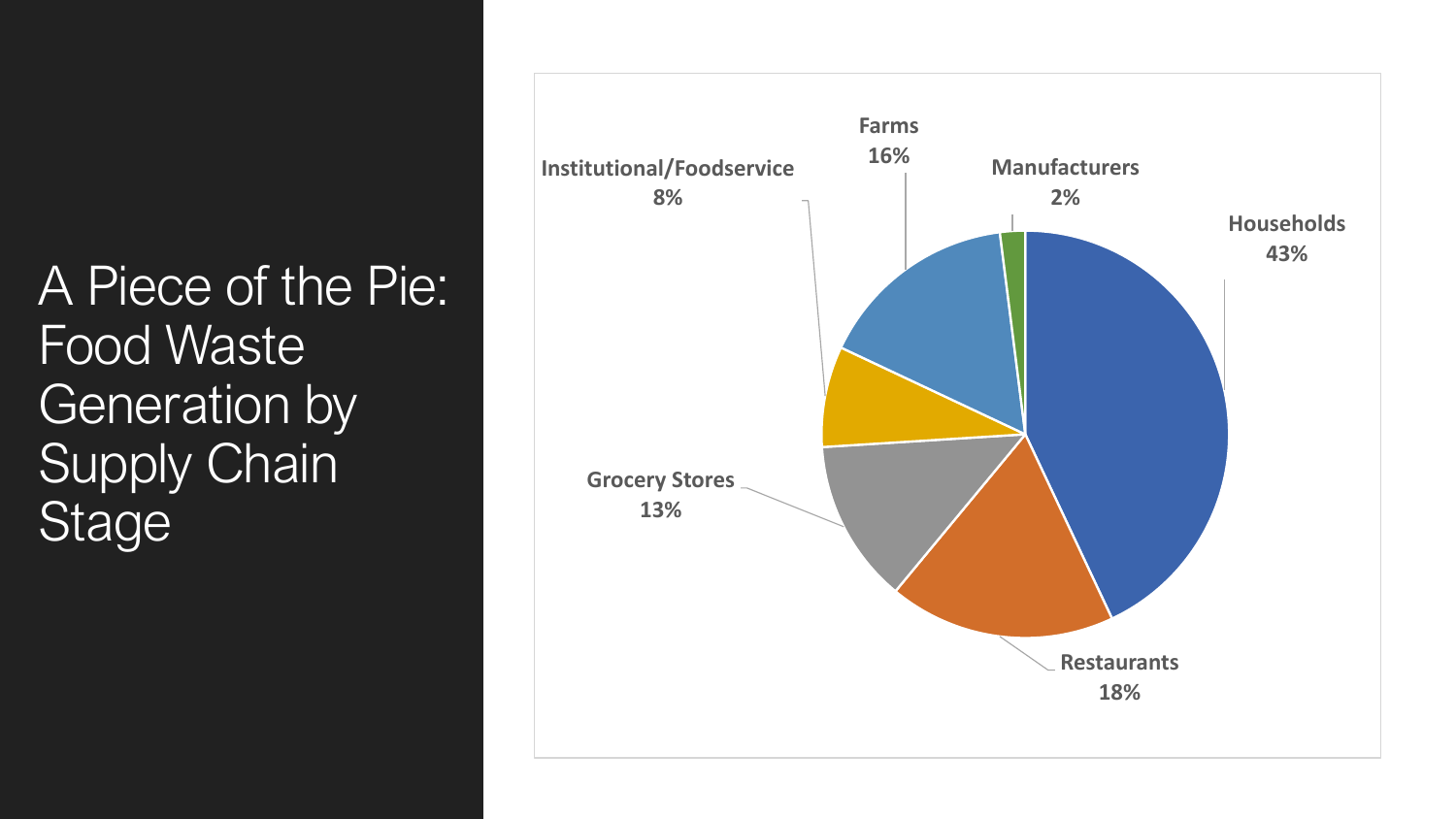The **Confusing** World of Food Date Labels

"*Sell By"* dates are used by the manufacturer and retailer to determine when to sell an item

*"Best By"* dates are a recommended date for best flavor and quality

*"Use By"* dates mean it isn't at peak quality

**NONE of these labels are food safety warnings**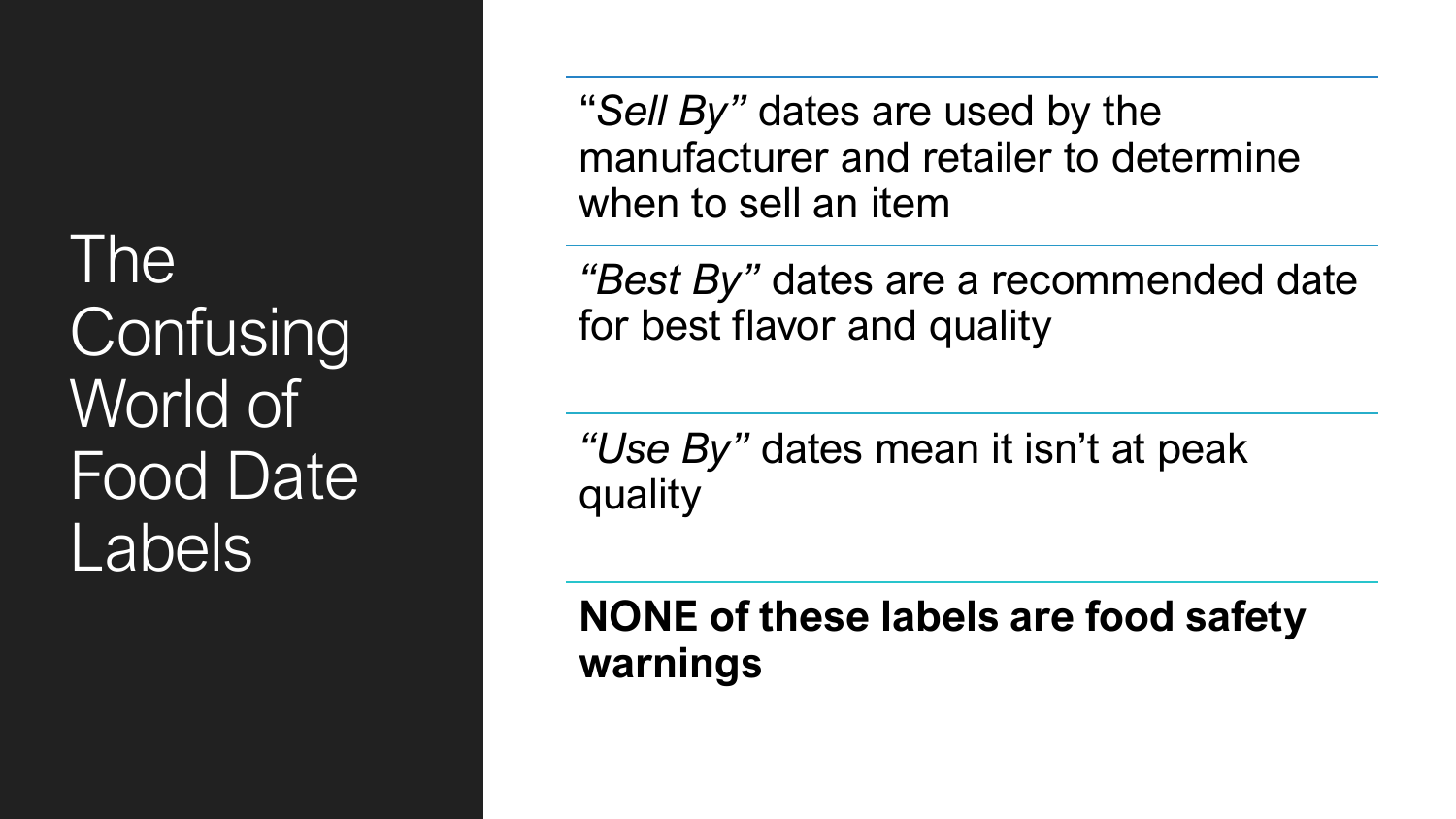### What Can YOU Do?

Plan your meals

#### Know what's in your fridge

Store and use your leftovers

Donate extra food

Compost